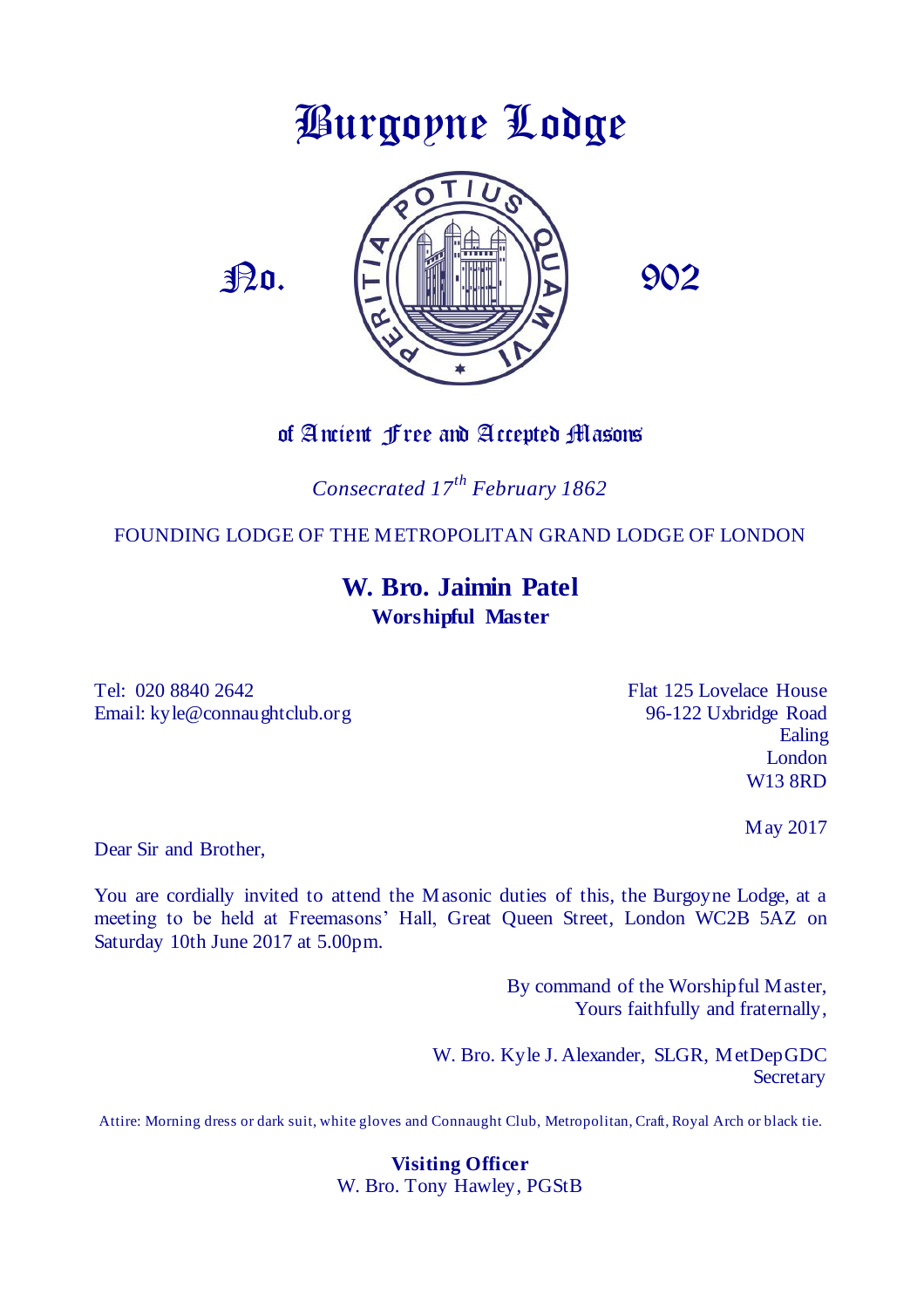

## **PURPOSES OF THE LODGE**

- To increase the Masonic education and broaden the Masonic experience of its members, members of the Connaught Club and of the Craft in general.
- To provide a means of regular congregation for all past and present members of the Connaught Club.
- To encourage and support young Freemasons in their Masonic journey; promoting involvement in their Lodges and in Freemasonry generally.



For Young Freemasons in London

### **THE CONNAUGHT CLUB**

The Connaught Club for Young Freemasons in London was founded to give young Freemasons in London a means to meet and socialise with like-minded people of similar ages, who might otherwise be dispersed over London's many Lodges and large geographic area.

Membership of the Club is open to any Freemason under 35 years of age, who is a member of Metropolitan Grand Lodge or Chapter, or who lives/works within London.

Primarily the Club's role is to provide events and other occasions, of either a social or (Masonically) educational nature, for young Freemasons to meet each other and encourage their involvement within the fraternity.

We endeavour to encourage and support participation in our Lodges and in Freemasonry. We promote openness and pride in our membership of the Craft and stress the contemporary role Freemasonry plays in modern society, with particular emphasis placed on its relation to the younger generations.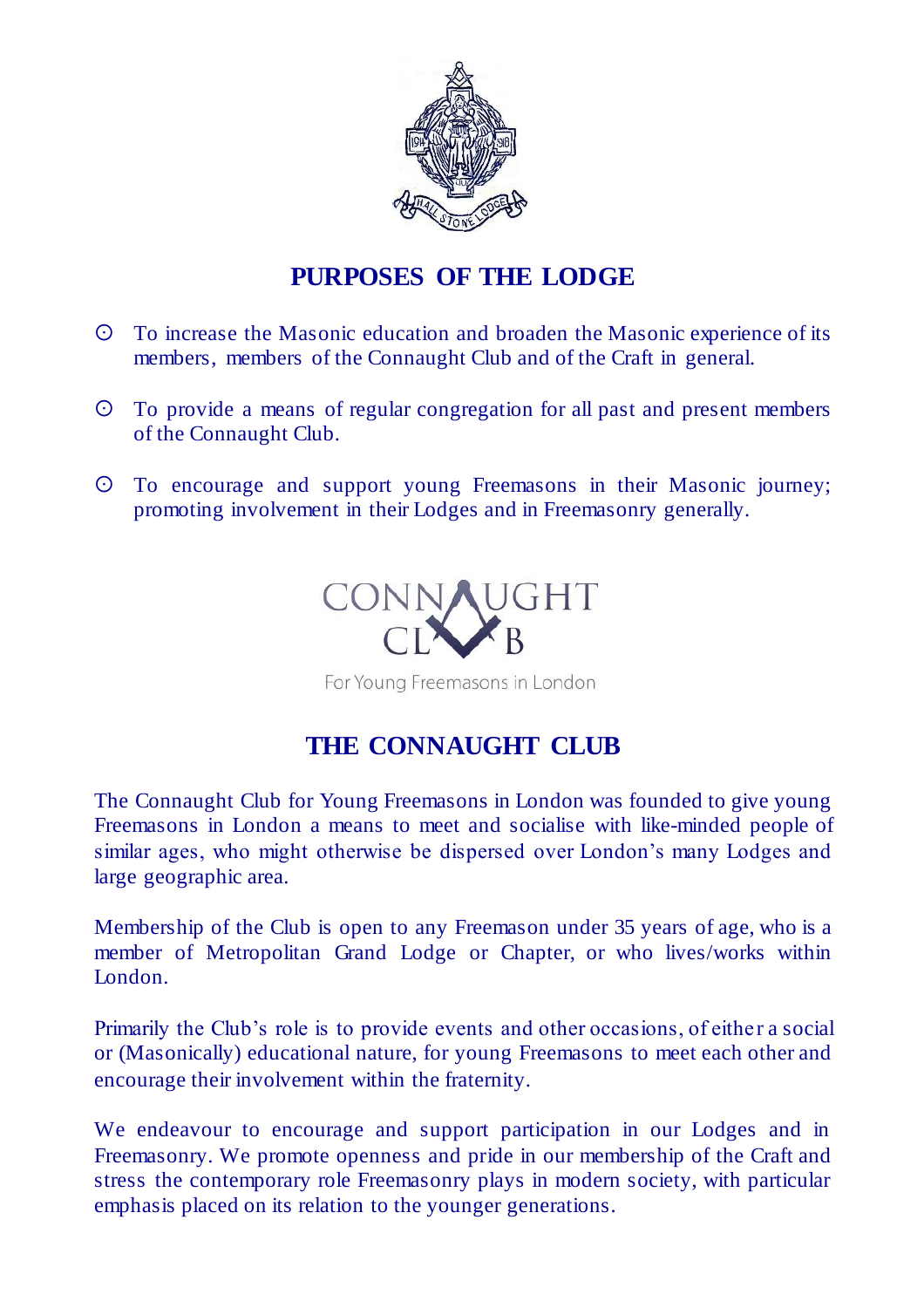## **AGENDA**

- 1. To open the lodge.
- 2. To read the dispensation.
- 3. To take as read and consider for confirmation the circulated minutes of the regular meeting held on Saturday 25th February 2017.
- 4. To ballot for, and if successful to welcome, as joining members those brethren whose names and details appear on the attached list.
- 5. To elect for the ensuing year:
	- a. The Worshipful Master
	- b. The Treasurer

The only nominations of which the Secretary is aware are of W. Bro. Mitchell Merrick-Thirlway as Worshipful Master and W. Bro. Jaimin Patel as Treasurer, and, subject to the provisions of Rules 105(a) and 112(a) of the Book of Constitutions, it is proposed to declare the ballot in their favour. Any member present at the meeting may, however, demand a ballot.

- c. The Tyler
- 6. To elect, in accordance with By-Law No. 4, two Brethren to serve on the Lodge Committee for the ensuing year.
- 7. To elect, in accordance with By-Law No. 5, two Brethren to form the Audit Committee for the ensuing year.
- 8. Bro. Treasurer will propose, and Bro. Secretary will second, a motion to exclude brethren whose subscription due on 1st October 2016 was still unpaid on 31st May 2017, in accordance with By-Law No. 6 and Rule 181 of the Book of Constitutions.
- 9. To receive the Almoner's report.
- 10. To receive the Charity Steward's report.
- 11. To collect alms.
- 12. To receive a talk from Prof. Andrew Prescott entitled 'What Happened in 1717?'.
- 13. To close the lodge.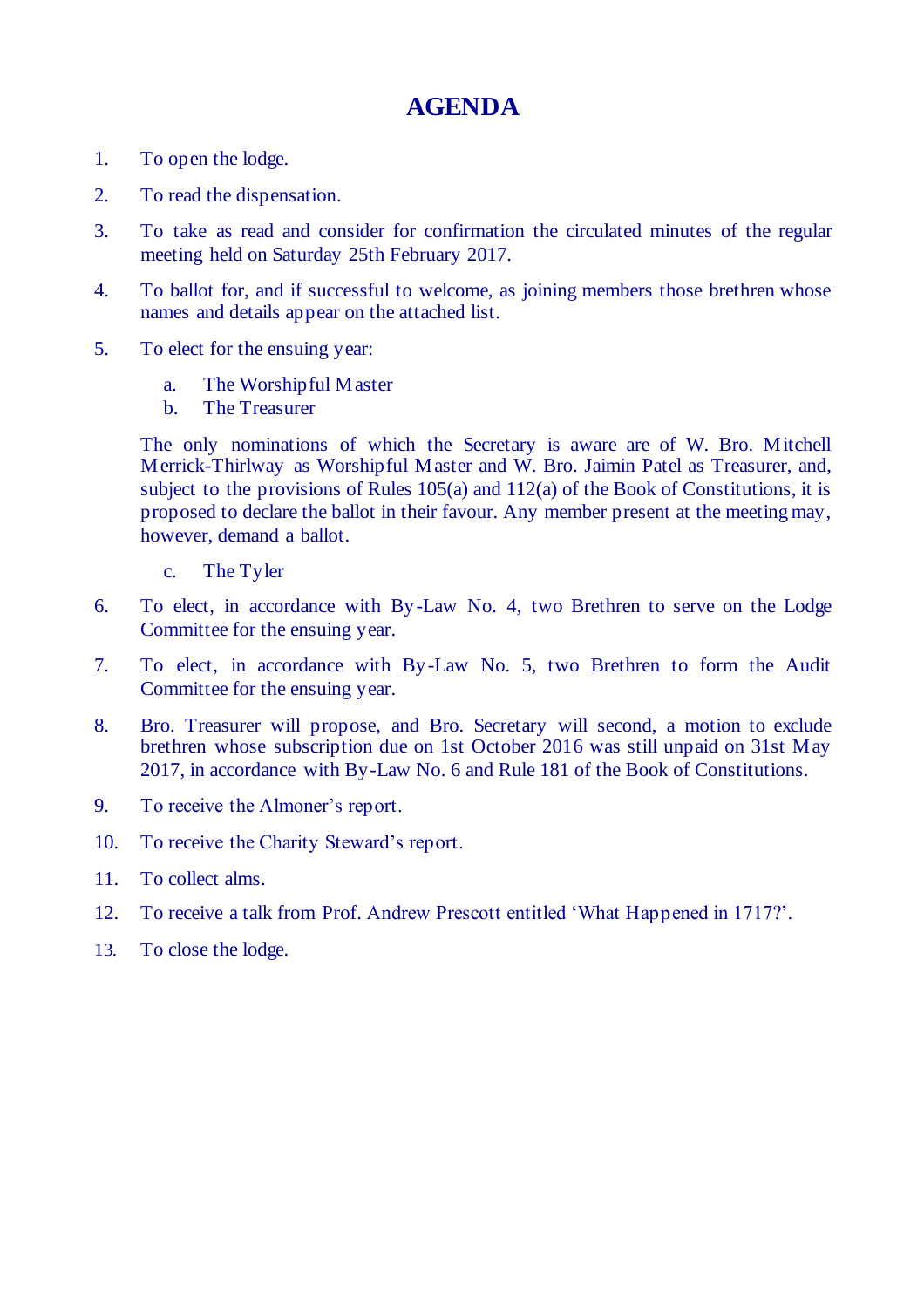#### **HONORARY MEMBERS**

- R. W. Bro. Sir Michael Snyder, MetGM
- R. W. Bro. Russell J. Race, *DL*, PMetGM
- V. W. Bro. Richard Knox-Johnston, *JP*, PGSwdB
- V. W. Bro. Ian Currans, PGSwdB, AMetGM
	- W. Bro. Gus Machado, SGD, MetGInsp
	- W. Bro. Dr Peter S Kershaw, PJGD
	- W. Bro. Martin Humphrys, *JP*, PAGDC, MetGMentor

#### **HONORARY MEMBERS – 'BURGOYNE A'**

W. Bro. J. Stuart Kay, PJGD W. Bro. Brian D'Arcy, *RVM*, SLGR W. Bro. Frank Shepherd, SLGR W. Bro. David Langford, SLGR W. Bro. Terry Newton, LGR W. Bro. Steve Harrington, LGR

W. Bro. Ron Linkins, LGR W. Bro. Clive Wren, LGR W. Bro. Fred Machin Bro. Andre Ramsey Bro. Ivan Cottle

#### **MEMBERS**

- A W. Bro. Terry Talkington, LGR
- \* W. Bro. Simon Blumsom, SLGR
- \* W. Bro. Kyle Alexander, SLGR, MetDepGDC W. Bro. Cain Hayward-Hughes
	- W. Bro. Daniel Hayward-Hughes, *JP*
- \* W. Bro. Dimitrios Alafouzos W. Bro. Charles Bishenden, LGR
- \* W. Bro. Frixos Melas, LGR
	- W. Bro. Stuart Smith, PProvGStwd (Middx)
- \* W. Bro. Chris Staunton, LGR
	- W. Bro. Samim Syed
	- W. Bro. Jaimin Patel
	- W. Bro. Johny Cuffe
- \* W. Bro. Andrew Porter
	- W. Bro. Oliver Coddington
	- W. Bro. Anthony Muirhead
- \* W. Bro. Mitchell Merrick-Thirlway
	- W. Bro. Alexis Petrou
	- W. Bro. Robert Selwyn
		- Bro. Richard Smith

- W. Bro. Lewis Clement
	- Bro. William Stockbridge
- W. Bro. Richard Knights
- W. Bro. Jonathan Jacobs
- \* Bro. Andrew Ridal, ProvDepGSec (W Lancs)
	- W. Bro. Gregory Brennan Bro. Paul Moorhouse Bro. Andrea Di Lena Bro. Kirill Arakcheev
	- W. Bro. Darren Knight
	- W. Bro. Benedict Allen Bro. Luke Elford
	- W. Bro. Darren Sylvester
- \* Bro. Lal Mehmi
	- Bro. Colin Luther-Davies
	- Bro. Alexandros Alexandropolous
	- Bro. Neil-Thomas Allen
	- W. Bro. Chris Hegarty, PProvGStwd (E Lancs) Bro. Vitalis Nwokorie Bro. Thomas Richmond

A *– Burgoyne A \* – Connaught Club Old Boy*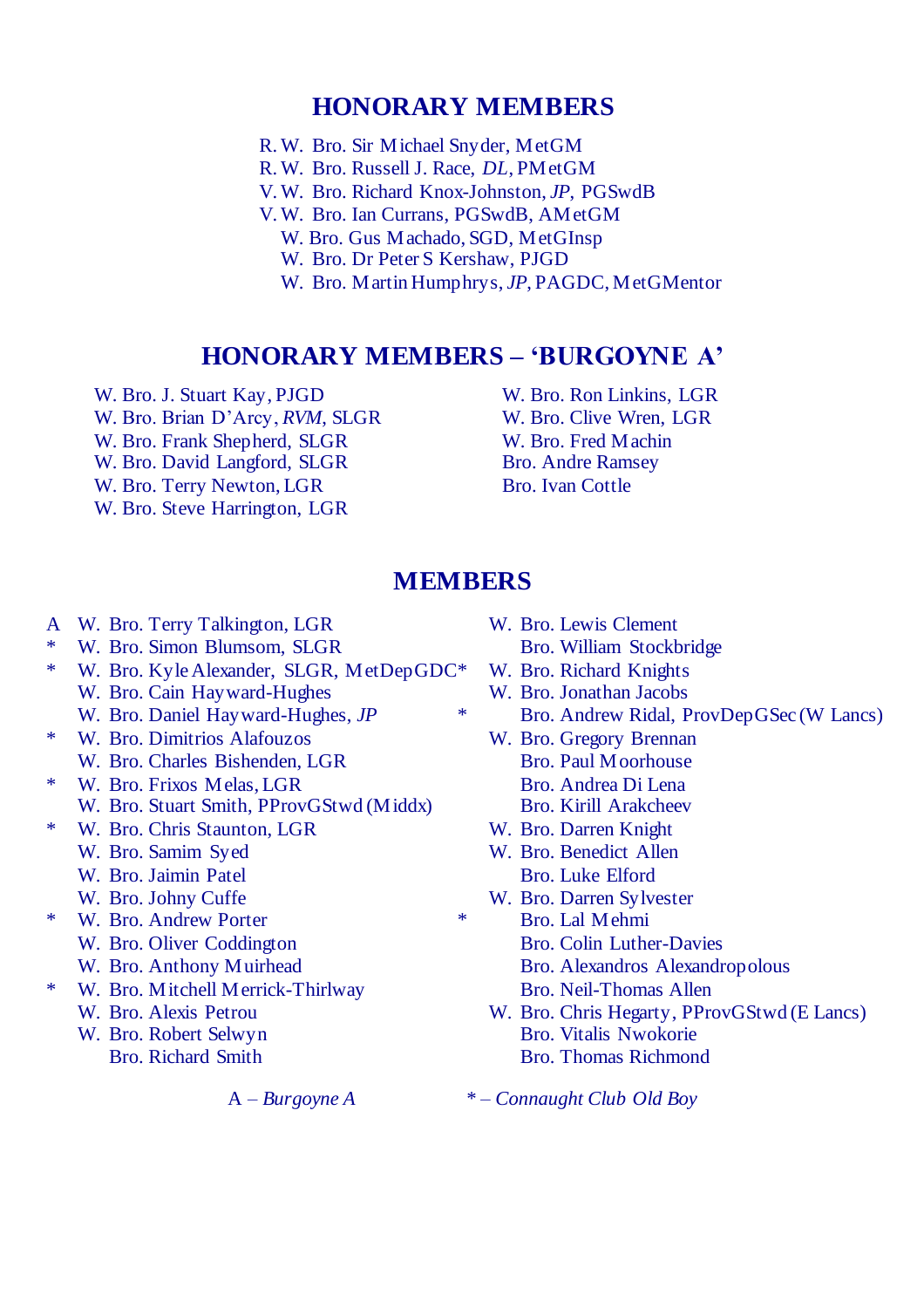#### **ALMS**

The proceeds of the alms collected this evening will be donated to

#### **The Connaught Club Appeal for Jo's Cervical Cancer Trust**

In order to maximise charitable contributions, Gift Aid envelopes will be distributed in the temple for the Alms collection. The Charity Steward asks that you accurately complete the envelopes so that the Relief Chest may receive maximum benefit from tax reclamation. The envelopes will be collected during the meeting as indicated in the agenda.

We thank you for your generosity.



## **CHARITY HONORIFICS**

GRAND PATRON OF THE RMTGB GRAND PATRON OF THE RMBI GRAND PATRON OF MSF

PATRON OF THE GRAND CHARITY

METROPOLITAN GRAND MASTER'S AWARD FOR OUTSTANDING ACHIEVEMENT FOR THE METROPOLITAN MASONIC CHARITY APPEAL

VICE PATRON OF THE METROPOLITA N MASONIC CHARITY APPEAL FOR LONDON'S AIR AMBULANCE

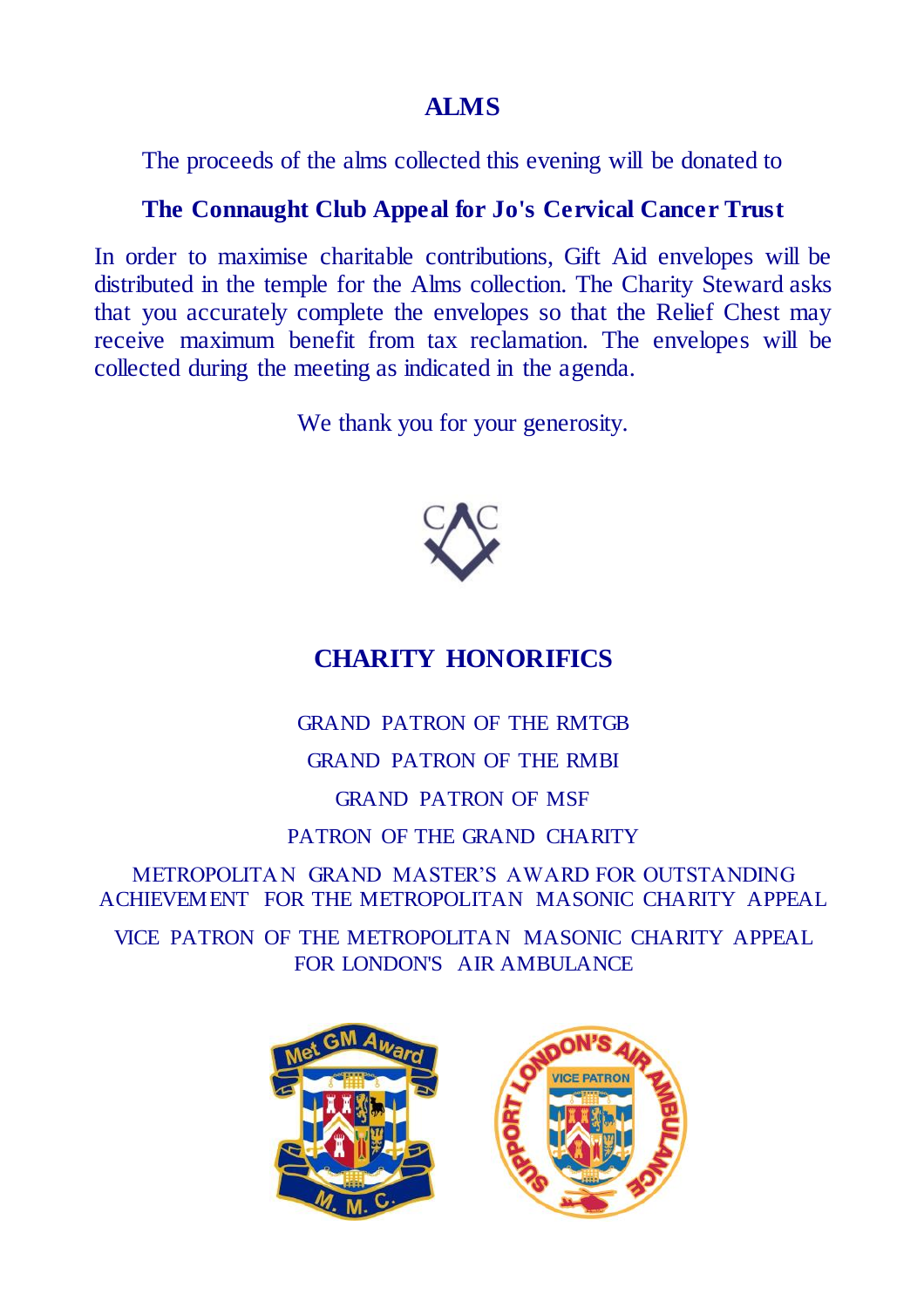## **OFFICERS 2016 – 2017**

| W. Bro. Jaimin Patel                              | <b>Worshipful Master</b>                |
|---------------------------------------------------|-----------------------------------------|
| Bro. Richard Smith                                | Senior Warden                           |
| Bro. Andrea Di Lena                               | Junior Warden                           |
| W. Bro. Stuart Smith, PProvGStwd (Middx)          | <b>Immediate Past Master</b>            |
| W. Bro. Robert Selwyn                             | Chaplain                                |
| W. Bro. Mitchell Merrick-Thirlway                 | <b>Treasurer</b>                        |
| W. Bro. Kyle Alexander, SLGR, MetDepGDC           | Secretary                               |
| W. Bro. Charles Bishenden, LGR                    | Director of Ceremonies                  |
| W. Bro. Christopher Hegarty, PProvGStwd (E Lancs) | Almoner                                 |
| Bro. Andrew Ridal, ProvDepGSec (W Lancs)          | <b>Charity Steward</b>                  |
| W. Bro. Darren Sylvester                          | Mentor                                  |
| W. Bro. Benedict Allen                            | <b>Senior Deacon</b>                    |
| W. Bro. Greg Brennan                              | <b>Junior Deacon</b>                    |
| W. Bro. Stuart Smith, PProvGStwd (Middx)          | <b>Assistant Director of Ceremonies</b> |
| W. Bro. Lewis Clement                             | Organist                                |
| W. Bro. Darren Knight                             | <b>Assistant Secretary</b>              |
| Bro. Kirill Arakcheev                             | <b>Inner Guard</b>                      |
| Bro. Alexandros Alexandropoulos                   | <b>Steward</b>                          |
| Bro. Neil-Thomas Allen                            | <b>Steward</b>                          |
| Bro. Vitalis Nwokorie                             | <b>Steward</b>                          |
| Bro. Thomas Richmond                              | <b>Steward</b>                          |
| W. Bro. Frixos Melas, LGR                         | Tyler                                   |
| W. Bro. Alexis Petrou                             | Royal Arch Representative               |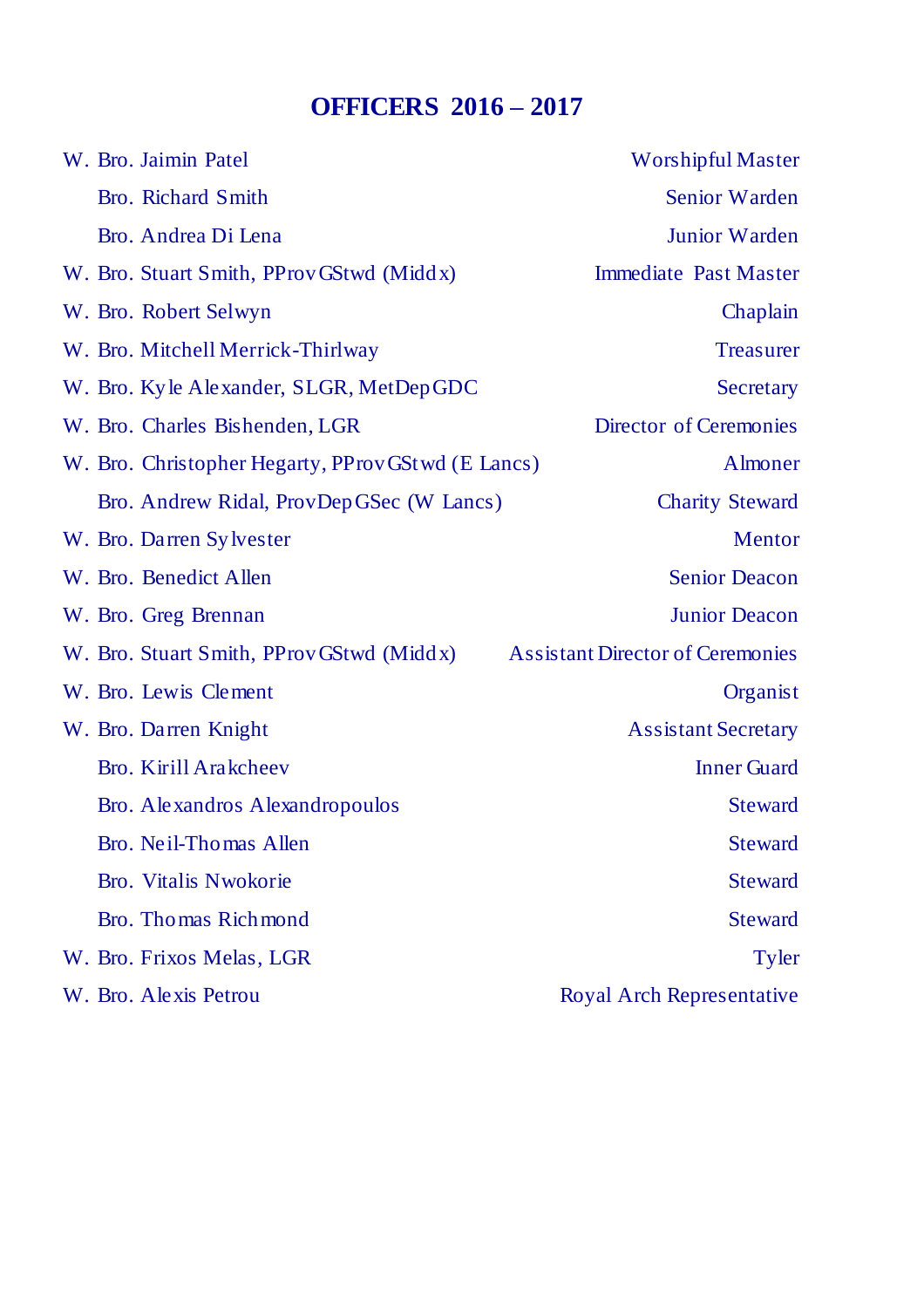#### **SUBSCRIBING PAST MASTERS OF THE LODGE**

| W. Bro. Terence Talkington, LGR           | 1998 |
|-------------------------------------------|------|
| W. Bro. Simon Blumsom, SLGR               | 2009 |
| W. Bro. Kyle A lexander, SLGR, MetDepGDC  | 2010 |
| W. Bro. Charles Bishenden, LGR            | 2011 |
| W. Bro. Daniel Hayward-Hughes, JP         | 2012 |
| W. Bro. Dimitrios Alafouzos               | 2013 |
| W. Bro. Frixos Melas, LGR                 | 2014 |
| W. Bro. Stuart Smith, PProvGSt wd (Middx) | 2015 |



### **MEETING DATES AND NOTICES**

The **Regular Meetings of Burgoyne Lodge** are held on the fourth Saturdays in February, June and October (Installation).

The **Annual General Meeting of Metropolitan Grand Lodge** will be held on the first Thursday in March.

The **Quarterly Communications of Grand Lodge** are held on the second Wednesday in the months of March, June, September and December. **The Grand Festival** is held on the Wednesday following St George's Day.

Members are warned that they should, **prior to visiting a lodge abroad**, make enquiries of the Grand Secretary's Office at Freemasons' Hall, to ascertain whether the Masonic body and Lodge in that country are regularly recognised by the United Grand Lodge of England.



#### **ALMONER**

If any brother has knowledge of any member or their family in distressed circumstances or in need of assistance, will they please contact the Lodge Almoner, W. Bro. Chris Hegarty on 07817 832 027 or chris@hegartys.net.